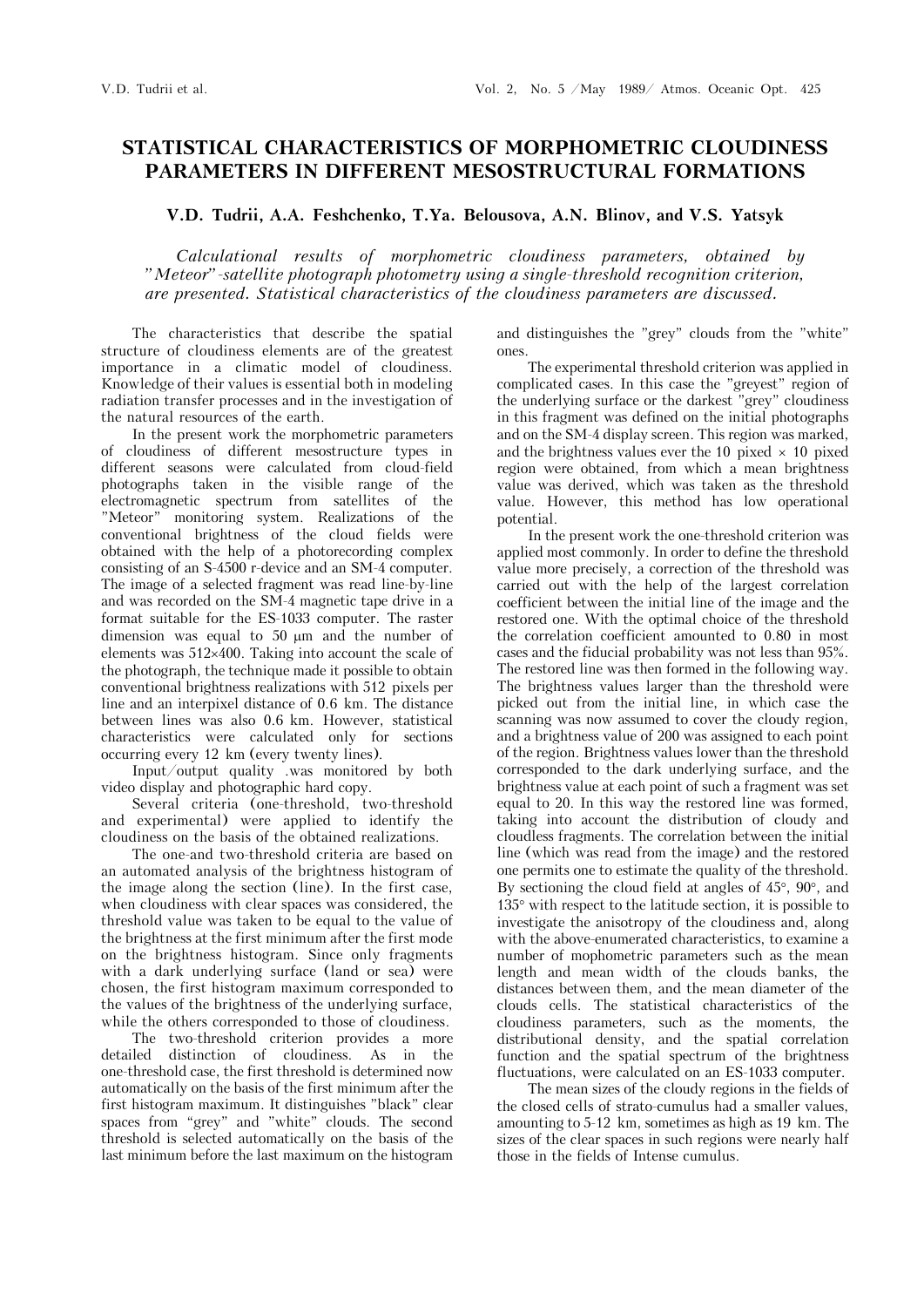A number of investigations have been made of the spatial structures of cloudiness micro- and mesoscales from both airborne and satellite platforms<sup>1–6</sup>. The two methods are complement each other, but improvements in the resolution of the satellite equipment to a few tens of meters or less make it possible in most cases to do without the airborne data. The satellite technique has a great advantage in global investigations of cloudiness, especially in almost inaccessible regions. Analysis of the calculated results obtained in the present work by the one-threshold criterion shows that the mean sizes, the rms deviation of the sizes of the cloudy and cloudless regions, and the cloudiness concentration all strongly depend on the type of mesostructure type. It should be noted that by the size of the cloudy (or cloudless) region we mean the section length of the cloud (or clear space) along the sounding path, i.e. it may be a chord, a diameter, or the major or minor axis of the elliptically-shaped projections of the clouds. Thus, one may speak only of a "conventional" cloud diameter. According to Ref. 3 the mean chord is 20% of the mean cloud diameter. It was found that the cumulo-nimbus in the larger cloudiness clusters have the largest mean sizes of their cloudy regions  $d = 20$  km, and in wide cloud

banks  $d = 26$  km. The clear spaces (cloudless regions) in such cloud fields were large, too, and their mean sizes ranged from 17 to 40 km. Commonly their sizes were a little larger than those of the cloudy regions.

In cloudiness mesostructural formations such as narrow chains, open cells, grains, and cumulus domes the mean sizes of the clouds were rather smaller than in the adove mesostructure types. Thus, in one of the fields of cumulus chains the mean conventional diameter was 4 km and the mean size of the clear spaces was 31 km. Most commonly the clouds had sizes ranging from 0.6 to 5 km (in 82% of all cases), while the sizes of the clear spaces ranged from 0.6 to 18 km in 58% of cases. Moreover, clouds of such sizes covered only 4% of the (section).

In such types of mesostructural formations as chains, grains, and narrow banks of cumulus the cloud concentration increases as the cloudiness force increases. In cloudiness with a predominance of closed cells of clusters of cumulus the cloud concentration rises slowly as the cloudiness amount increases up to force 5–6. After this the concentration decreases as the cloud amount continues to increase.

## *TABLE 1.*

|                | Meso<br>structure<br>type                                                                                                            | region<br>season                                       | $num-$<br>ber<br>of<br>clouds | concen-force<br>tration of<br>of clo-<br>luds.<br>N 1000 | $cloudi -$<br>ness<br>$(nume -$<br>rator). | dimension (km) of clo-<br>udy regions (numerator)<br>and clear spaces<br>(denominator) |                |              |                                                   | modal dimension<br>of cloudy regi-<br>ons (numerator)<br>and clear spaces<br>(denominator), km | proba-<br>bility<br>x |
|----------------|--------------------------------------------------------------------------------------------------------------------------------------|--------------------------------------------------------|-------------------------------|----------------------------------------------------------|--------------------------------------------|----------------------------------------------------------------------------------------|----------------|--------------|---------------------------------------------------|------------------------------------------------------------------------------------------------|-----------------------|
|                |                                                                                                                                      |                                                        |                               |                                                          | clear<br>space<br>deno-<br>inator)         | min                                                                                    | max            | mean         | root<br>-mean<br>-squa<br>-re<br>$devi-$<br>ation |                                                                                                |                       |
| $\mathbf{1}$   | Regular<br>closed chains<br>cells of stra<br>to-cumulus                                                                              | Pasifi<br>ocean.<br>subtro<br>pics.<br>S.H.,<br>summer | 375                           | 61.0                                                     | 7.0<br>3.0                                 | 0.6<br>0.6                                                                             | 157.8<br>43.2  | 11.5<br>4.9  | 18.3<br>7.0                                       | $0.6 - 16.0$<br>$0.6 - 5.0$                                                                    | 76<br>69              |
| $\overline{c}$ | Open cells,<br>chains and<br>grains of<br>cumulus                                                                                    | Pasifi<br>ocean.<br>subtro<br>pics,<br>summer          | 271                           | 44.1                                                     | 2.2<br>7.8                                 | 0.6<br>0.6                                                                             | 30.0<br>148.8  | 5.0<br>19.7  | 5.1<br>20.4                                       | $0.6 - 3.5$<br>$0.6 - 15.0$                                                                    | 48<br>61              |
| 3              | chains and<br>grains of<br>cumulus, a<br>few cumulo-<br>nimbus                                                                       | Indian<br>ocean.<br>tropic<br>winter                   | 108                           | 17.6<br>20.5                                             | 0.5<br>9.5                                 | 0.6<br>0.6                                                                             | 16.2<br>240.6  | 2.6<br>45.6  | 2.1<br>56.2                                       | $0.6 - 2.0$<br>$0.6 - 25.0$                                                                    | 56<br>54              |
| 4              | Banks of strong Pasifi<br>cumulus and cu-<br>muliform, packs<br>of cumuliforms<br>separate grains summer                             | ocean.<br>subtro<br>pics.                              | 117                           | 19.0<br>18.9                                             | 6.8<br>3.2                                 | 0.6<br>0.6                                                                             | 213.6<br>88.2  | 35.5<br>17.1 | 41.4<br>19.8                                      |                                                                                                |                       |
| 5              | Disordered packs Indian<br>of cumuliforms<br>separate domes<br>in the cloudness spring<br>inside the topi<br>cal convergency<br>row. | ocean.<br>tropic                                       | 96                            | 15.6<br>18.7                                             | 2.5<br>7.5                                 | 0.6<br>0.6                                                                             | 104.4<br>205.2 | 16.0<br>40.0 | 20.4<br>52.5                                      | $0.6 - 11.0$<br>$0.6 - 21.0$                                                                   | 62<br>55              |

*Characteristics of some morphometric parameters of cloudiness in different mesostructural formations*